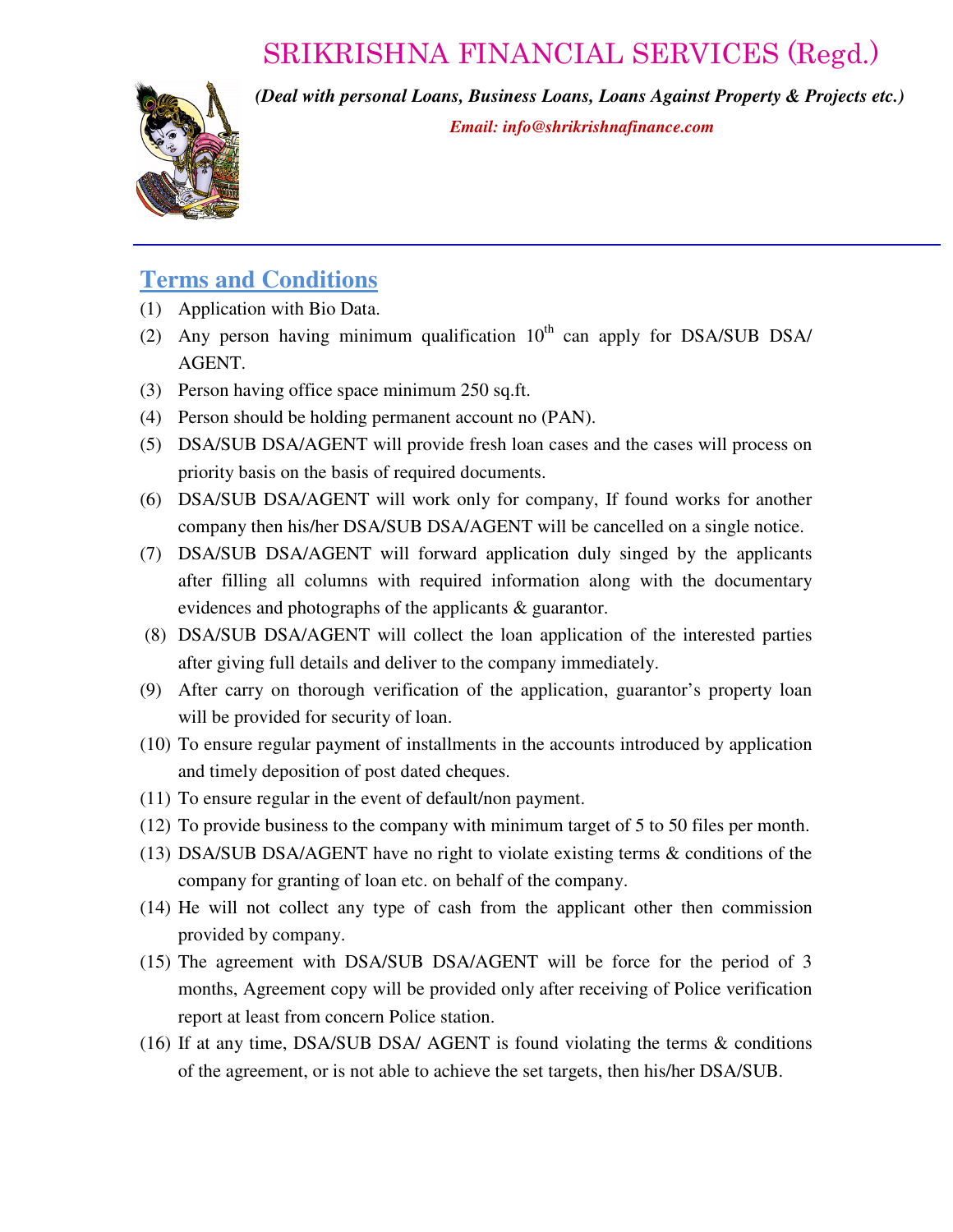**DSA/AGENT may be terminated, after such termination the DSA/SUB DSA/AGENT are not entitled to process further loan application on behalf of Shri Krishna Financial Services (Reg.) Agra.** 

- (1) DSA/SUB DSA/ AGENT will neither applied for loan nor he will give guarantee in any case.
- (2) Terms and conditions (in table)

| S.N. | NATURE OF MODE OF |                           | <b>IN THE NAME OF</b> | <b>AMOUNT</b> |
|------|-------------------|---------------------------|-----------------------|---------------|
|      | <b>CONTRACT</b>   | PAYMENT                   |                       |               |
| 1.   | D.S.A.            | DEMANT DRAFT SHRI KRISHNA |                       | Rs. 11000     |
|      |                   | $(DD)$ OR                 | <b>FINANCIAL</b>      |               |
|      |                   | <b>CHEQUE OR</b>          | <b>SERVICES</b>       |               |
|      |                   | <b>CASH</b>               | (REG.) AGRA           |               |
| 3.   | SUB D.S.A.        | $^{\prime\prime}$         | $^{\prime}$           | Rs. 5100      |
| 4.   | <b>AGENT</b>      | $^{\prime\prime}$         | $^{\prime\prime}$     | Rs. 2100      |

#### **REQUIRED DOCUMENTS FOR DSA**

- (1) Bio Data.
- (2) Copy of Registration of firm.
- (3) Residential Address Proof.
- (4) ID Proof.
- (5) Pan Card
- (5) Education Qualification Certificates.
- (6) 5 Photo (Pass port size)
- (7) 4 Stamp papers worth Rs. 50/- each.
- (8) 1 blank cheque for security.
- (9) Police verification report (According to the authorisation, DD is compulsory)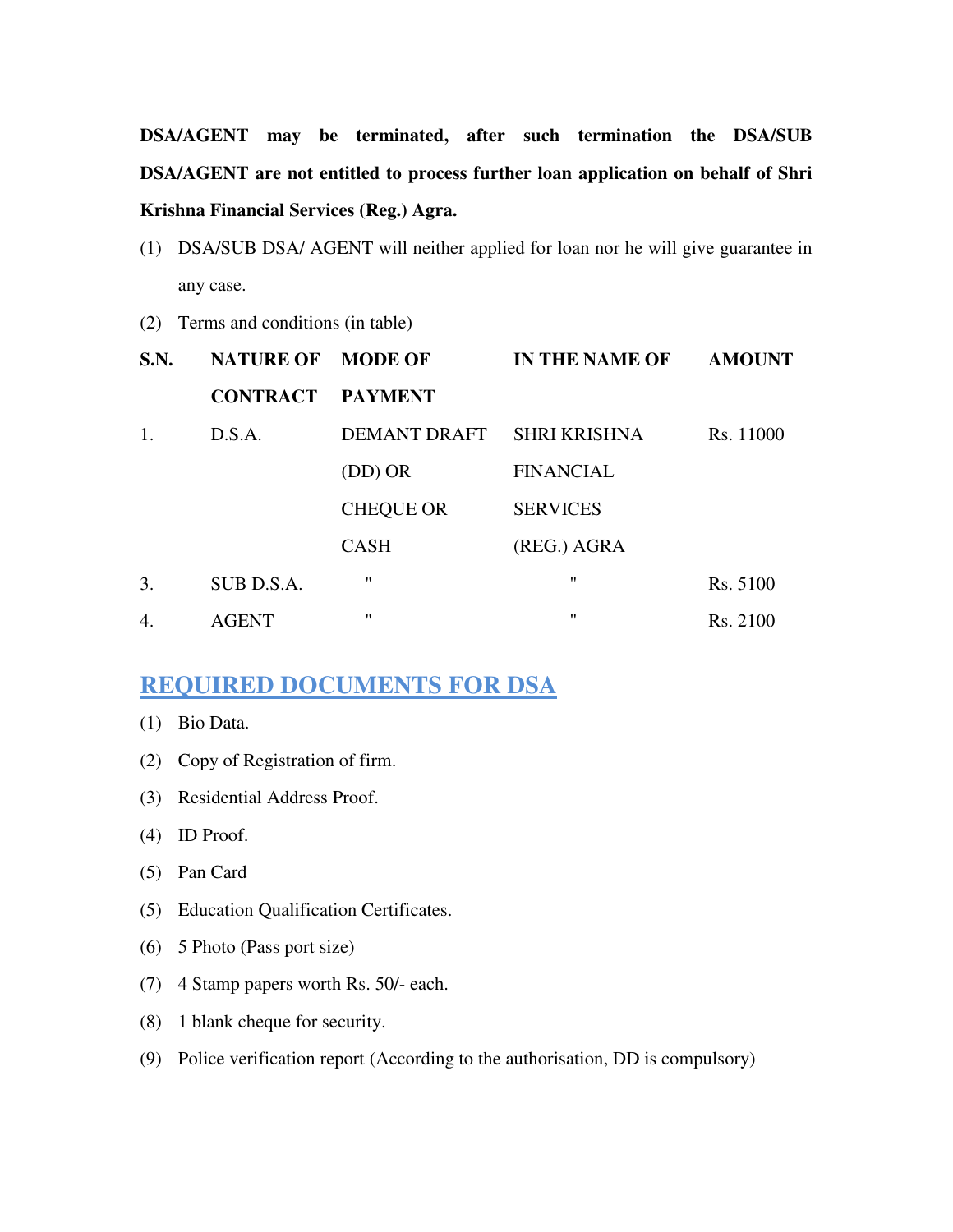### **Primary terms and conditions to know and use to be fulfilled by the applicant**

- (1) Minimum Loan amount will be Rs. 100000/- (Rupees One Lakh only) and maximum Rs. 100,00,000 (Rs. One Crore only) in cases of Personal Loan.
- (2) Loan Amount will carry and interest rate of 4% to 12% per Annum (Flat).
- (3) Repayment of Loan will be on monthly installment bases along with interest.
- (4) Tenure of repayments will be minimum one year and maximum twenty years.
- (5) Loan may be given to any person working in State/Central Government within India.
- (6) Loan may be given to Government employee working in State/Central Government few Departments within India.
- (7) If the full an final repayment of the Loan amount is made before the stipulated period then application may get relaxation on interest.
- (8) File charge and expenditure regarding property verification, Mortgage deed, registration, Verification, Guaranty deed registration, Guarantor Verification, Agent Commission etc. will be bear by the applicant.
- (9) After considering all the facts and aspects of the loan application, applicant will be intimated in due course of time regarding approval of loan by the financial firm/Company.
- (10) After submitting all papers and completing all formalities as per firms/Company's requirement by the applicant, the financial Firm/Company will disburse the loan within one week through cheque or Bank Draft.
- (11) Agents responsibility will be to work as a mediator till the loan is approved and collect all the papers related to loan, Guarantor paper etc. an submit the same to financial Firm/Company. Moreover, the agent has no authority or responsibility in disbursing the loan to any applicant.
- (12) If the applicant can not submit necessary papers (related to loan) Guaranty Bond (to be prepared by Guarantor) within the stipulated period of time, papers found falls or incomplete Guarantor of Guarantor's H.O.D./Salary In-charge refuse the official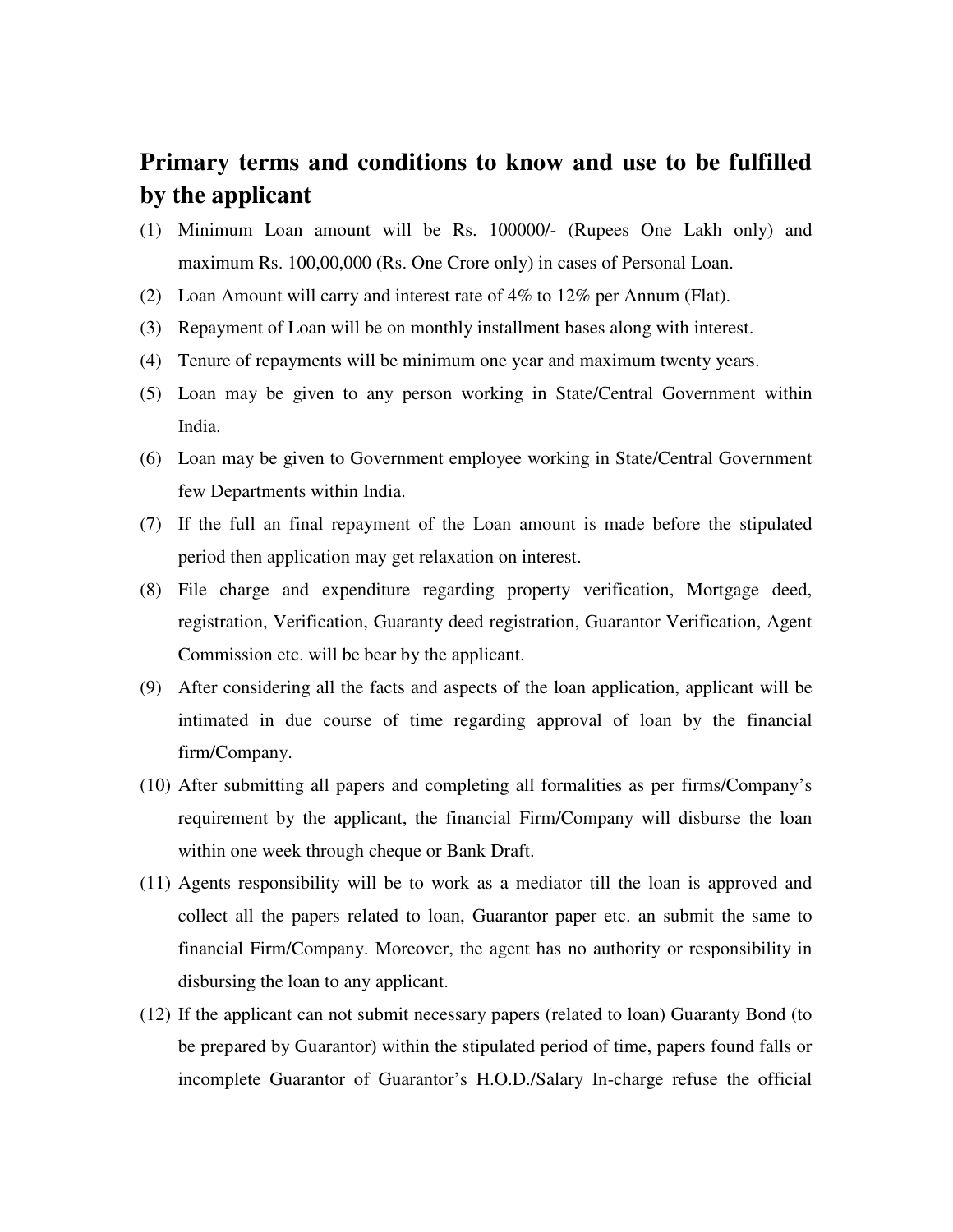undertaking then financial Firm/Company will accept that applicant has failed to fulfill all the formalities of the financial Firm/Company.

 In these circumstance financial Firm/Company will have a total right to reject the loan case of this particular applicant.

- (13) In the event of rejected loan case, the applicant will have no right to ask/claim for the refund of deposited processing fees etc. (processing fees etc. is non-refundable to applicant).
- (14) I applicant have read out the loan application form and understood each and every facts. In my full concise without any pressure and without taking any type of alcoholic/in toxicities substances. Hence I do accept the written conditions of application form as this application form carries only the primary conditions related to loan. So any other condition applicable related to loan after verification will also be acceptable to me.
- (15) Process fees will be acceptable only by Bank Draft.
- (16) Any disputes arise will come under the Jurisdiction of **Agra Civil Court** Only.

#### **Guarantor**

I case of loan to be applied or issued, it is a compulsory need of Loan affair to have a physical existence and involvement of Guarantor. As Shri Krishna Financial Services (Regd.) Agra is a modern economic system based company that work under the Constitution of Govt. of India. For the customer's convenience, we provides here the detail in contrast of the Guarantor.

#### **Type of Guarantor**

- (1) Government Guarantor
- (2) Private Guarantor
- (3) Property Guarantor

How much number of Guarantors the client need is a subject of Amount of Loan. Here it is in Detail.

| Sr.N. | <b>Amount of Loan</b> | <b>No. of Guarantors Required</b> |
|-------|-----------------------|-----------------------------------|
| 1.    | 1 Lakh to 5 Lakhs     | One                               |
| 2.    | 5 Lakh to 10 Lakhs    | Two                               |
| 3.    | 10 Lakh to 25 Lakhs   | Three                             |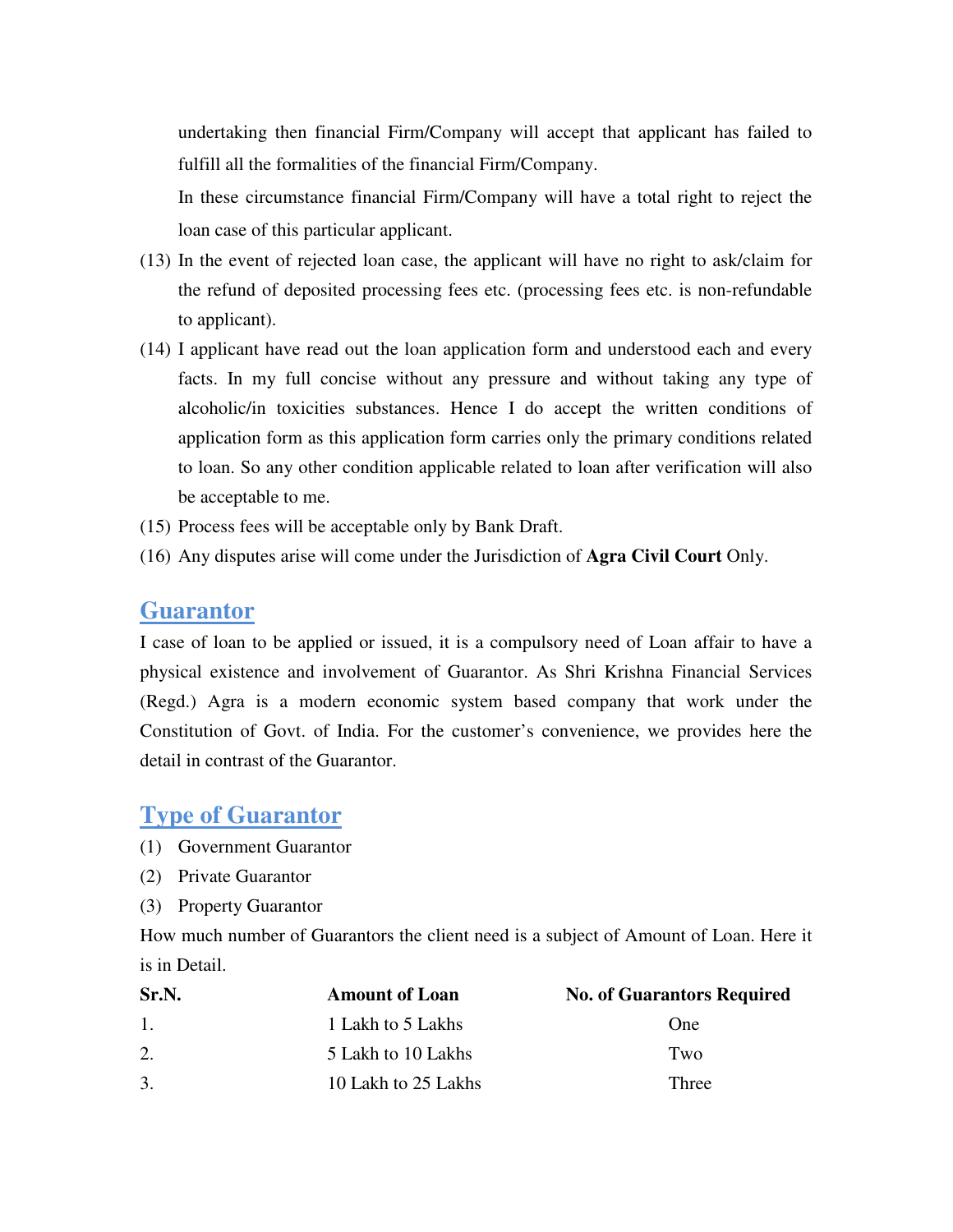| $\overline{4}$ . | 25 Lakh to 50 Lakhs | Four |
|------------------|---------------------|------|
|                  | 50 Lakh to 1 Crore  | Five |

## **Government Department which are accepted as Guarantor**

| <b>Department</b>        | <b>H.O.D.</b>                   | <b>Salary In-charge</b>           |
|--------------------------|---------------------------------|-----------------------------------|
| Education (Primary/      | B.S.A./Z.E.O.                   | <b>Account Officer</b>            |
| Middle School)           |                                 | (Lekha Adhikari)                  |
| <b>Education</b> (Middle | B.I.O.S. /D.E.O./Z.E.O.         | <b>Account Officer</b>            |
| School, High School,     |                                 | (Lekha Adhikari)/                 |
| Inter College)           |                                 | <b>BEO/ZEO</b>                    |
| <b>Education/Degree</b>  | Principal/Regional              | <b>Regional Education</b>         |
| College                  | <b>Education Officer</b>        | Officer                           |
| Education (/Run by       | Principal/D.I.O.S./D.E.O.       | Lakha dhikari/Regional            |
| Management)              |                                 | <b>Education Officer</b>          |
| Nagar Palika             | <b>Executive Officer</b>        | <b>Executive Officer</b>          |
| Nagar Nigam              | Nagar Swasthya Adhikari         | AccountOfficer/Lekha dhikari      |
| Jilla Panchayat          | Jilla Panchayat Raj Adhikari    | Jila Panchayat Raj Adhikari       |
| Nalkoop (Tube-Well)      | <b>Executive Engineer</b>       | <b>Executive Engineer</b>         |
| P.W.D.                   | <b>Executive Engineer</b>       | <b>Executive Engineer</b>         |
| P.H.E.                   | <b>Executive Engineer</b>       | <b>Executive Engineer</b>         |
| Health                   | C.M.O.                          | <b>Medical Officer</b>            |
| Electricity              | <b>Executive Engineer</b>       | <b>Assistant Executive Manger</b> |
| <b>Bank</b>              | <b>Bank Manager</b>             | Regional/Zonal Manager            |
| L.I.C./G.I.C.            | <b>Branch Manager</b>           | Regional/Zonal Manager            |
| Railway                  | As per Guarantor's Section      | As per Guarantor's/Section        |
|                          | D.D.O.                          | Section/                          |
| Roadways                 | Station In-charge/A.R.M.        | A.R.M. Finance                    |
|                          | Administrative                  |                                   |
| Irrigation               | <b>Executive Engineer</b>       | <b>Executive Engineer</b>         |
| B.S.N.L.                 | S.D.O.                          | <b>Account Officer (Finance)</b>  |
| <b>Indian Postal</b>     | <b>General Post Master</b>      | <b>Account Officer</b>            |
|                          | (District-Level)                |                                   |
| Agriculture              | District Agriculture Officer    | District Agricultural Officer     |
| Forest                   | D.F.O.                          | D.F.O.                            |
| NLC/Coallndia            | <b>Assistant General Manger</b> | <b>Account Officer</b>            |
| Tehsil                   | Tehsildar                       | Lakhpal                           |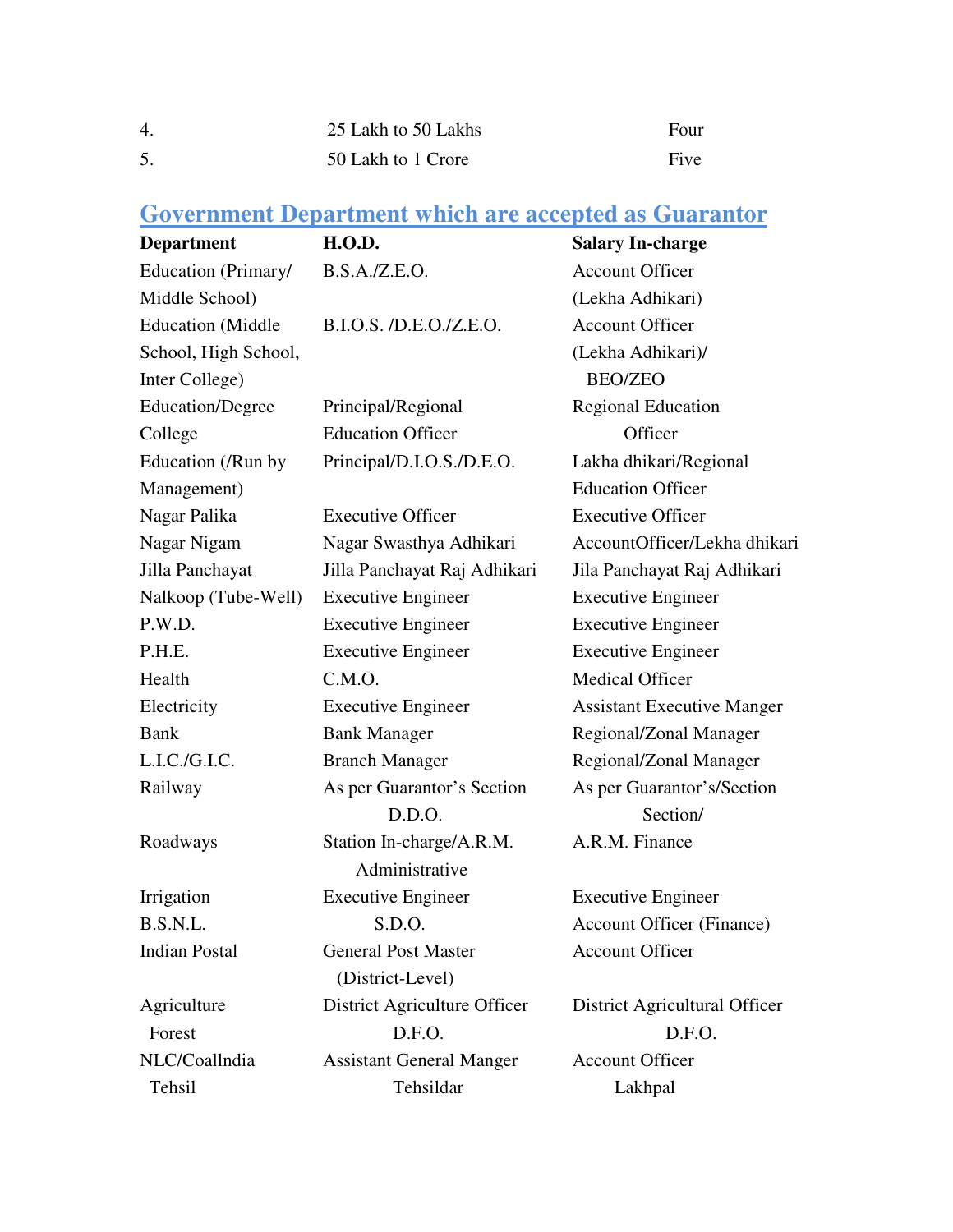## **\****Other departments are also application with respect to the case of applicant.***\***

#### **Document Required**

- (1) 8 recent Passport Size Photographs (Valid up to lat six month captured).
- (2) Last two month Pay Slip.
- (3) Address Proof.
- (4) I.D. Proof.
- (5) 7 Stamp Papers of Rs. 50/- in favor of applicant.
- (6) Bank Statement of last six month.
- (7) File Charges……..

#### **Documents Valid As Address Proof**

## *The company accept following document from the client side in the case of loan :*

- (1) Rashan Card.
- (2) Electricity Bill.
- (3) Mobile Bill.
- (4) Land Line Bill.
- (5) Passport.
- (6) Mool Niwas Patra.
- (7) House Tax Slip.
- (8) Water Bill.
- (9) Gas Bill etc.

#### **Documents Valid As I.D. Proof**

- (1) PAN Card.
- (2) Voter Card.
- (3) Driving License
- (4) Job certificate (at present) issued from company in which works.
- (5) College Identity Card.
- (6) Etc.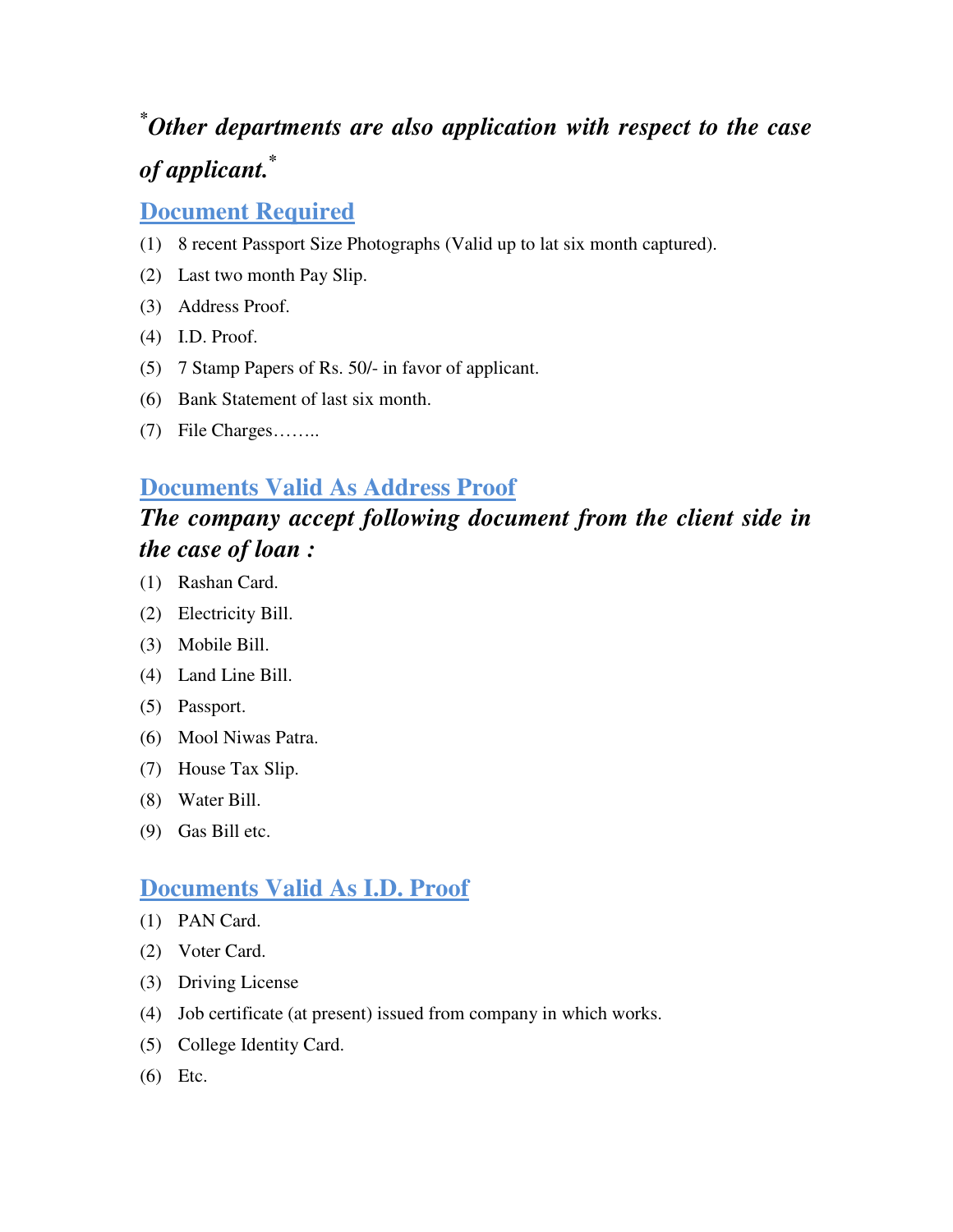### **Documents of Guarantors Required**

- (1) 5 Recent Photograph.
- (2) Address Proof.
- (3) I.D. Proof.
- (4) 3 Stamp Paper of Rs. 50/- in favor of guarantors.
- (5) E.M.I. (according to tenure & amount of Loan)

#### **In case of Government Guarantor and private Limited**

- (1) 2 Months pay slip/Bank pass book photocopy.
- (2) H.O.D. & Salary in charge signature along with his/her stamp on official undertaking Bond page no. X2 is a compulsory.
- (3) One photograph of each family member (above 18 years) only in case of private limited guarantor)

(Above mentioned Terms & Conditions may change from time to time as per firm/company policy without any prior information)

- (1) Disbursement of loan will be subjected to the condition at the time of disbursement.
- (2) Final approval/section will be issued subject to fulfillment of existing terms & conditions of apply/search Report Compulsory.
- (3) Only 50% of net salary of Government Guarantor can be treated as EML.
- (4) Net Salary of Government Guarantor must be double from the E.M.I. of loanee, if salary of Government Guarantor is less than double, then amount will be reduced.
- (5) Advance E.M.I. installment will be recovered from all the application/loanee, if application depositing their E.M.I. without bouncing till completion of Loan. On demand, company can provide loan equal to double in future in case a single bouncing, this facility will not b application then.
- (6) Company will accept only those application & Guarantor whose age should be 18 to 60 years.
- (7) In case of Property Guarantor, the Property of any Blood relative will not be accepted.

#### **Paper for self employed youth having own business already**

(1) ID, Address Proof.